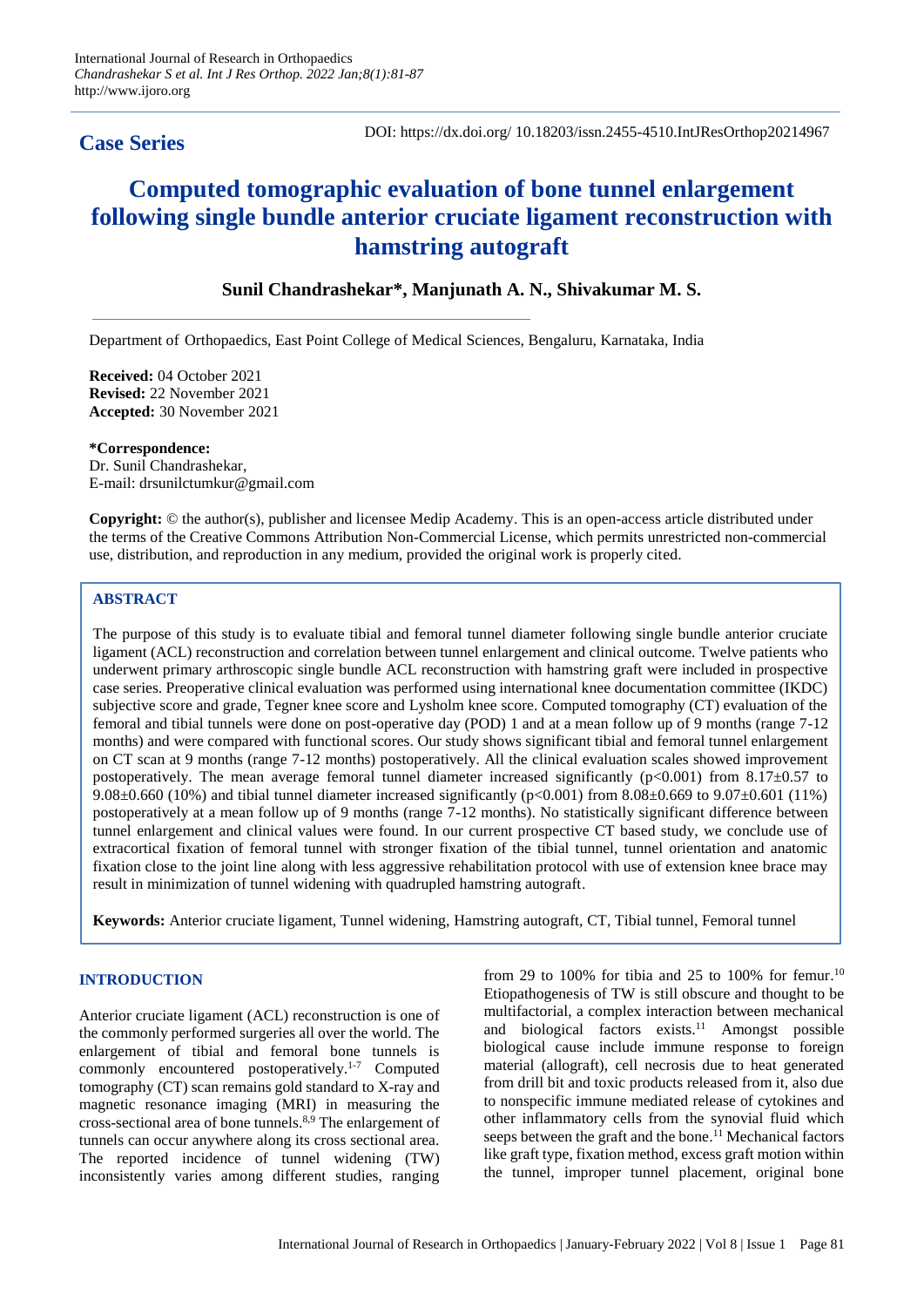diameter, inappropriate surgical planning, aggressive rehabilitation may also contribute.<sup>11-14</sup> It has also been reported that farther the fixation points on the tibia or the femur more is the widening of the tunnel. Hence fixation type along with the tunnel placement should be focused on as these are surgeon dependent. 4,15

Tunnel widening is important for the following reasons: it is important to preserve the bone stock in revision ACL surgeries; and it acts as a stress riser resulting in bone fracture. <sup>16</sup> Male sex, younger age and delayed ACL reconstruction (>1 year from the time of injury) is associated with significant TW. 17

The purpose of this study is to prospectively evaluate the TW in the femur and tibia following single bundle ACL reconstruction with hamstring autograft using anteromedial portal technique and to evaluate the association between TW and clinical scores.

# **CASE SERIES**

This is a prospective observational study conducted at a tertiary level teaching hospital from May 2019 to September 2019 with an average follow up of 9 months (range 8-12 months). Our study included twelve patients of whom 11 are male and 1 female with a mean age of 28.25±7.875.

Inclusion criteria were complete ACL tear with or without meniscal injury with normal contralateral knee.

Exclusion criteria were multiligamentous injury, instability due to malunited fractures, outerbridge grade 3 or grade 4 arthritic changes or neuromuscular diseases.

All underwent arthroscopic ACL reconstruction using hamstring autograft which is quadrupled. Ten patients underwent anteromedial portal technique and the reminder underwent all inside technique. All femoral fixation was done using endobutton and tibial fixation with biointerference screw and endobutton.

Intraoperative femoral tunnel diameters of 8 patients were 8 mm, 3 patients had 9 mm and 1 patient had 7 mm with tibial tunnel of 7 patients were 8mm, 3 patients had 9 mm and 2 patients with 7 mm diameters. The graft tunnel mismatch were <1 mm as calculated by postoperative CT.

Preoperative clinical evaluation of knee function and stability was done using international knee documentation committee (IKDC) 2000 subjective knee evaluation score and IKDC grade, Lysholm knee score and Tegner activity level.

# *Postoperative treatment and rehabilitation*

Postoperatively, every patient's knee was placed in long extension knee brace with ice packs for control of pain and inflammation. From the  $2<sup>nd</sup>$  postoperative day (POD) isometric quadriceps with ankle pumping exercises were started. Patients were allowed to walk with partial weight bearing for the first two weeks and full weight bearing thereafter with walker. Closed chain range-of-motion (ROM) exercises were started from POD-2 to reach  $90^0$  by the end of 2 weeks and full ROM by the end of 4 weeks. Knee brace and walker were discarded at the end of 4 weeks. Muscle strengthening and open chain ROM exercises were started at the end of 6 weeks. At the 3rd month onwards isotonic, isokinetic exercises and progressive functional activities (cycling, running) are started. Complete return to activity by 6-9 months.

#### *Radiographic evaluation*

CT of the femoral and tibial tunnels were evaluated at post op day 1 and during follow up period. The examinations were performed using Siemens 32 slice multislice CT (MSCT) with post-processing multislab reconstruction on the coronal, axial and sagittal planes. Bone tunnel measurements were made perpendicular to the long axis of the tunnel. MSCT scanning was performed at a level just above the outer femoral tunnel to a level below the outer hole of the tibial tunnel. The slice thickness is 1 mm, with retro-reconstruction of 0.5 mm made in all patients.

We measured the transosseous tibial and femoral tunnel diameters at 8 different levels, four each for tibial and femoral tunnels.

The reference tunnel diameters for tibial and femoral tunnels are taken as follows: F1 femoral tunnel axial at notch, F2 femoral tunnel axial at middle point, F3 femoral tunnel coronal at middle point, F4 femoral tunnel sagittal at middle point, T1 tibial tunnel, axial at plateau, T2 tibial tunnel, axial at middle point, T3 tibial tunnel, coronal at middle point, and T4 tibial tunnel, sagittal at middle point (Figures 1-4).



# **Figure 1: Tibial and femoral tunnels 1.**

Tunnel diameters were calculated in millimeters.

# *Postoperative follow-up*

Twelve patients were reviewed after a mean period 9 months (range 7-12) with clinical assessment using IKDC 2000 subjective knee evaluation score, IKDC grade, Tegner activity level and Lysholm knee score.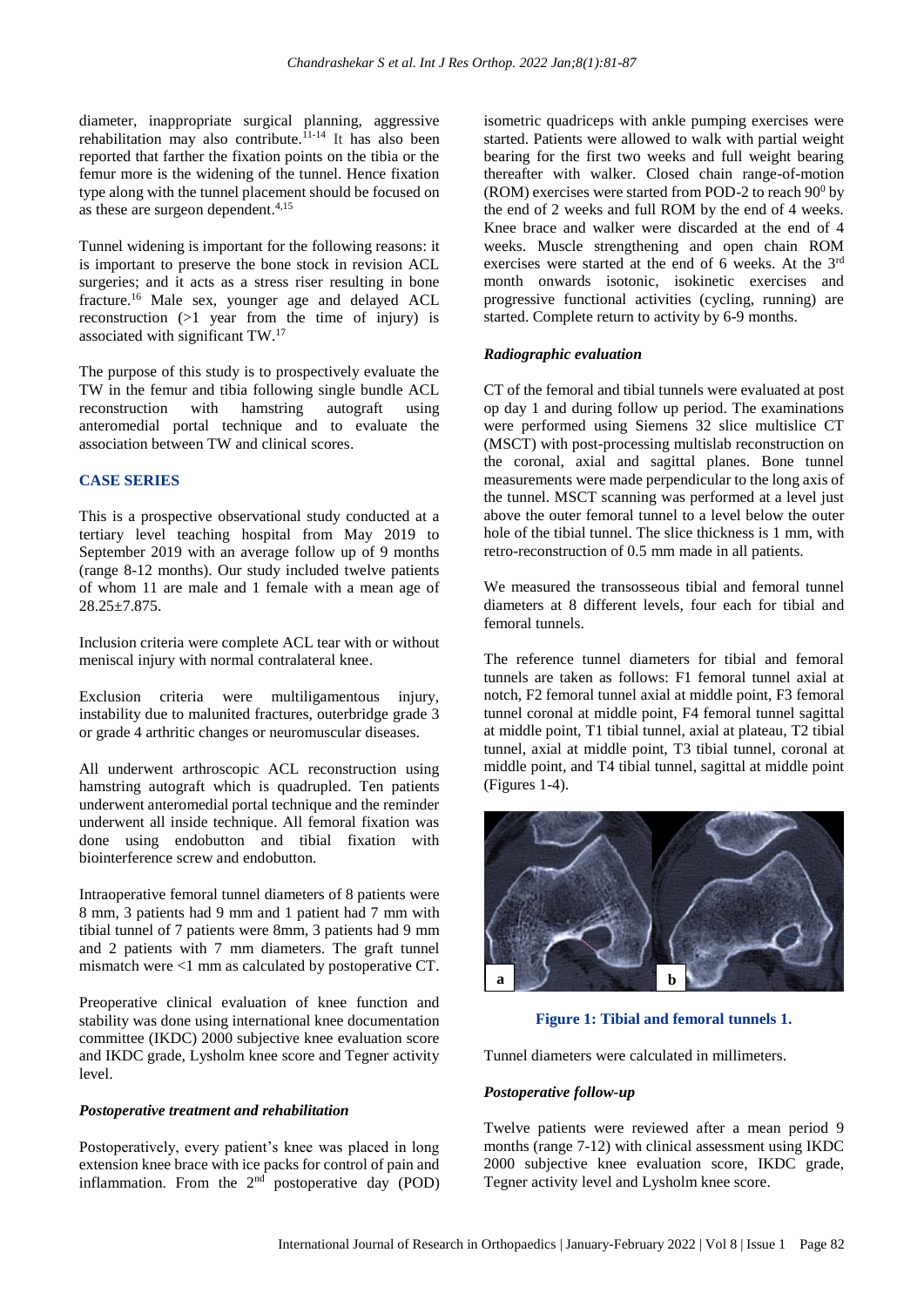Repeat CT scanning were performed using the same criteria described in the immediate postoperative evaluation.



**Figure 2: Tibial and femoral tunnels 2.**



**Figure 3: Tibial and femoral tunnels 3.**



**Figure 4: Tibial and femoral tunnels 5.**



**Figure 5: Tunnel diameters.**

#### *Statistical analysis*

Based on the previous publication by Iorio et al, the mean±SD of tibial tunnel diameter values were (9.03±0.04 mm, 10±0.8 mm) with 95% confidence level and 80% statistical power, the minimum sample size was calculated to be  $12^{12}$ 

For calculation of statistical significance of continuous variables Student's t-test was used and for categorical variables analysis of variance (ANOVA) test was used. P value <0.05 was taken as statistically significant. Of the 12 patients included in our study, 11 are male 1 female with mean age of 28.25±7.875. 5 patients had right sided tear and 7 patients had left sided tear. ACL reconstruction with medial meniscus repair done in 2 patients, with medial meniscal debridement done in 1 patient and rest of them underwent isolated single bundle ACL reconstruction. None of the patients had complications like deep vein thrombosis, nerve injuries or infection. Full range of motion was seen in all patients.

The mean IKDC 2000 subjective score increased from 45.92±10.604 preoperatively to 78.00±4.843 post operatively. The mean Lysholm knee score increased from 70.17±5.323 preoperatively to 90.33±5.033 postoperatively. The mean Tegner activity score improved from  $3.25\pm0.754$  preoperatively to  $6.58\pm0.515$ postoperatively. On the IKDC objective grade 8 patients (66%) were grded C and 4 patients (33%) were graded D preoperatively. Postoperatively 5 patients (41%) were graded A, and 7 patients (58%) were graded B (Table 1).

#### *Femoral tunnels*

CT scan obtained on POD 1 showed mean average increase in the femoral tunnel diameter from 8.17±0.57 to 9.08±0.660 during the follow up period with a p value <0.001 which is significant (Table 2).

Comparison of tunnel diameter of femur during the follow up period to the IKDC objective grade showed no statistical difference with a p value 0.408 (Table 3).

Comparison of tunnel diameter of femur during the follow up period to the Lysholm knee score showed no statistical difference with a p value 0.618 (Table 3).

#### *Tibial tunnels*

CT scan obtained on POD 1 showed mean average increase in the tibial tunnel diameter from 8.08±0.669 to  $9.07\pm0.601$  during the follow up period with a p value <0.001 which is significant (Table 2). Comparison of tunnel diameter of tibia during the follow up period to the IKDC objective grade showed no statistical difference with a p value 0.876 (Table 3). Comparison of tunnel diameter of tibia during the follow up period to the Lysholm knee score showed no statistical difference with a p value 0.552 (Table 3).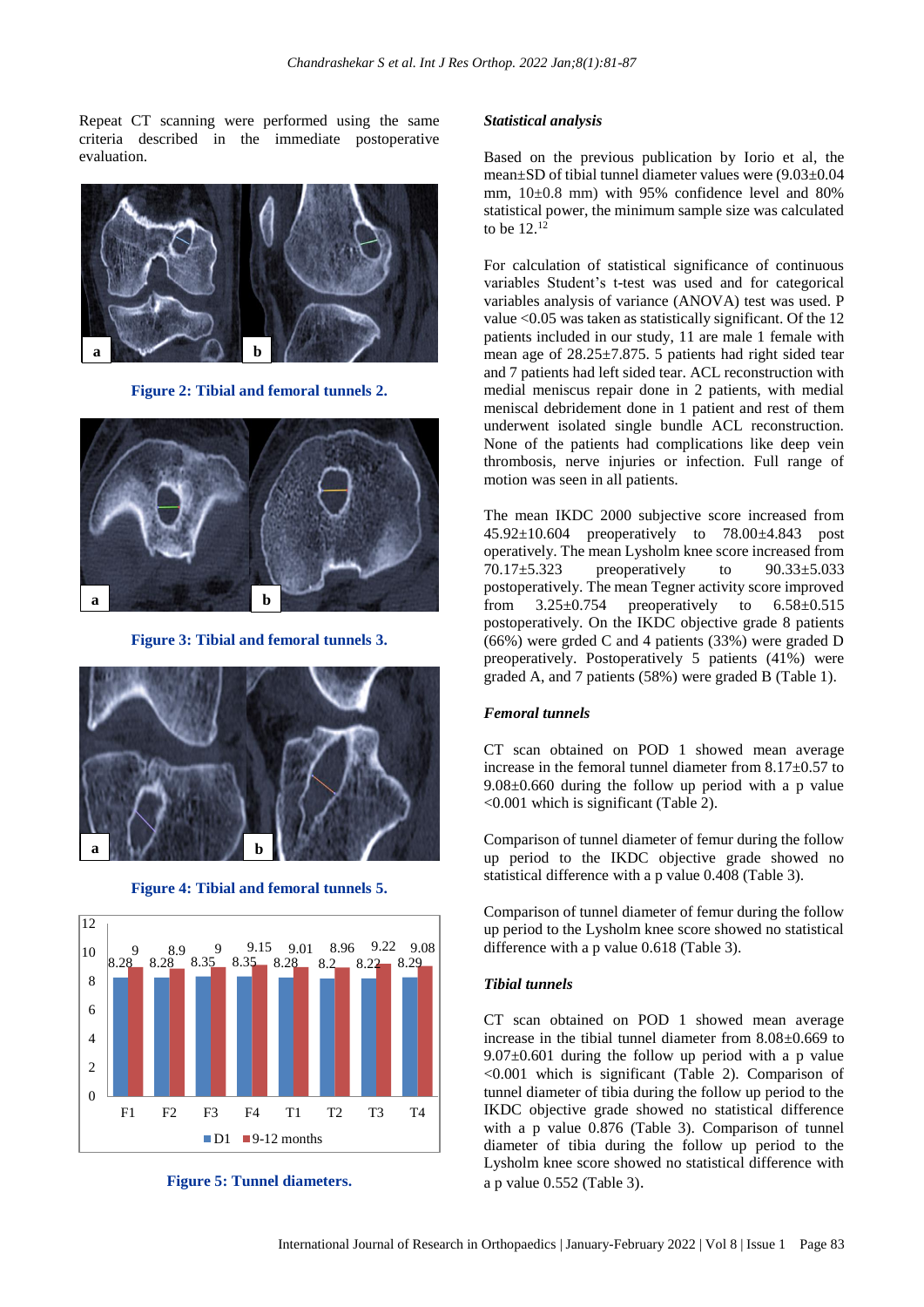# **Table 1: Preoperative and follow up clinical scores (IKDC) (n=12).**

| <b>Parameters</b>               | <b>Pre-op</b><br>$(mean \pm SD)$ | <b>Follow</b> up<br>$(\text{mean}\pm S\textbf{D})$ |
|---------------------------------|----------------------------------|----------------------------------------------------|
| <b>IKDC</b> subjective<br>score | $45.92 \pm 10.604$               | 78.00+4.843                                        |
| <b>IKDC</b> grade               | $A=0$ , $B=0$ , $C=8$ ,<br>$D=4$ | $A=5, B=7,$<br>$C=0, D=0$                          |
| <b>Lysholm</b> knee<br>score    | $70.17 + 5.323$                  | $90.33 + 5.033$                                    |
| <b>Tegner score</b>             | $3.25 + 0.754$                   | $6.58 \pm 0.515$                                   |

#### **Table 2: Comparison of day 1 FT and TT and follow up FT and TT values.**

| <b>Variable</b>                 | D1 scores<br>$(\text{mean} \pm \text{SD})$ | <b>F/U</b> score<br>$(\text{mean}\pm S\textbf{D})$ | P<br>value |
|---------------------------------|--------------------------------------------|----------------------------------------------------|------------|
| <b>Femoral</b><br>tunnel $(FT)$ | $8.17 + 0.57$                              | $9.08 + 0.660$                                     | < 0.001    |
| <b>Tibial tunnel</b><br>(TT)    | $8.08 + 0.669$                             | $9.07 \pm 0.601$                                   | < 0.001    |

## **Table 3: Comparative analysis of clinical values with follow up femoral and tibial tunnel diameters (n=12).**

| <b>Parameters</b> | <b>Clinical</b>     | <b>Tunnel</b>    | P     |
|-------------------|---------------------|------------------|-------|
|                   | assessment          | diameter         | value |
| FT                | <b>IKDC</b> grade A | $9.40 \pm 0.548$ | 0.408 |
|                   | IKDC grade B        | $9.00 \pm 0.577$ |       |
| <b>TT</b>         | <b>IKDC</b> grade A | $9.27 \pm 0.56$  | 0.876 |
|                   | <b>IKDC</b> grade B | $8.92 \pm 0.62$  |       |
| <b>FT-LKS</b>     | $>90$ (n=6)         | $9.20 \pm 0.534$ |       |
| post op           | 84-90 $(n=4)$       | $8.93 \pm 0.239$ | 0.618 |
| score             | 65-83 $(n=2)$       | $8.75 \pm 1.41$  |       |
| TT-LKS            | $>90$ (n=6)         | $8.83 \pm 0.672$ |       |
| post op           | 84-90 $(n=4)$       | $9.24 \pm 0.427$ | 0.552 |
| score             | $65-83$ (n=2)       | $9.42 \pm 0.671$ |       |

LKS- Lysholm knee score.

# **DISCUSSION**

Femoral and tibial TW after single or double ACL reconstruction is a well proven fact documented in most of the literature. It is important factor for consideration during revision ACL surgeries as it requires the need for bone grafting of the enlarged tunnels as a single or 2 stage procedure.<sup>18</sup> Previous studies indicate there is no correlation between tunnel enlargement and clinical scores by using digital calipers for the measurement of tunnel width in both anteroposterior and lateral radiographs for a follow up of 2 years.<sup>1,7</sup> One study by Webster et al found 24% to 38% error in measuring the tunnel width on X-ray and advised caution while measuring small changes.<sup>19</sup> Xray measurement results in underestimation of tunnel size due to improper magnification and the presence of interference screw within the bone tunnels. In our study we used MSCT images for accurate depiction of transosseous femoral and tibial tunnels. CT is considered gold standard

in evaluation of trans osseous tunnels compared to X rays and MRI.8,9 Geometric factors such as position change of knee, distance between the source and the film surface are not affected by the CT scan when compared to X rays. POD 1 CT measurements closely resembled that of drill bit size used intraoperatively.

Tunnel widening following ACL reconstruction depends on the method of fixation used, type of graft used and position of fixation site. In a prospectively randomized CT based study by Sabat et al compared transfix and endobutton group with TW and found TW is significant in endobutton group compared to transfix during 1 year follow up period and TW was decreased at the aperture on the tibial side when the screw tip was 10 to 15 mm away from the aperture.<sup>4</sup> Fauno et al reported significant reduction in TW in both femur and tibia when fixation points close to the joint.<sup>15</sup> Peyrache et al reported an increase in tunnel diameter at 3 months, no significant change from 3 months to 2 years and decrease at 3 years after surgery.<sup>20</sup> Tunnel widening begins in the immediate postoperative period which increases significantly in the first 6 weeks and gradually progresses thereafter for a period of 2-3 years and then ceases.<sup>21,22</sup> Recently Shimizu et al found tunnel enlargement starts as early as 2 weeks post ACL reconstruction.<sup>23</sup>

In accordance with the above authors tunnel widening is maximum during the  $1<sup>st</sup>$  year and our investigation of tunnel widening during average follow up of 9 months will be ideal.

Jansson et al noted an average increase in femoral tunnel diameter by 33% and tibial tunnel diameter by 23% detected on anteroposterior radiograph during 2 year follow up period. $34$  Reconstruction was done using hamstring autograft (HA) and endobutton fixation. L'Insalata et al observed mean percentage increase in the tunnel size after ACL reconstruction with hamstring (HS) graft on posteroanterior view (PA); it was 20.9±13.4% for tibial tunnel and  $30.2 \pm 17.2$ % for femoral tunnel.<sup>3</sup> In the lateral view it was 25.5±16.7% for tibial tunnel and  $28.1 \pm 14.7$ % for femoral tunnel for a mean follow up period of 9 months. Fules et al observed tibial tunnel cross sectional area enlargement by 33% after ACL reconstruction with HS graft on MRI at a mean follow up of  $6.5$  months.<sup>24</sup>

Our study results demonstrate tunnel enlargement of 11% for tibia and 10% for femur following ACL reconstruction with HA, which is much lower compared to the studies described above. TW is a major concern during revision ACL surgery and reconstruction of multiligamentous injuries. There has been a case report of tibial plateau fracture after ACL reconstruction due to marked osteolysis of bone around the interference screw which acts as a stress riser.<sup>16</sup>

Few studies compared bone tunnel enlargement between bone patellar tendon bone (BPTB) graft and HA. One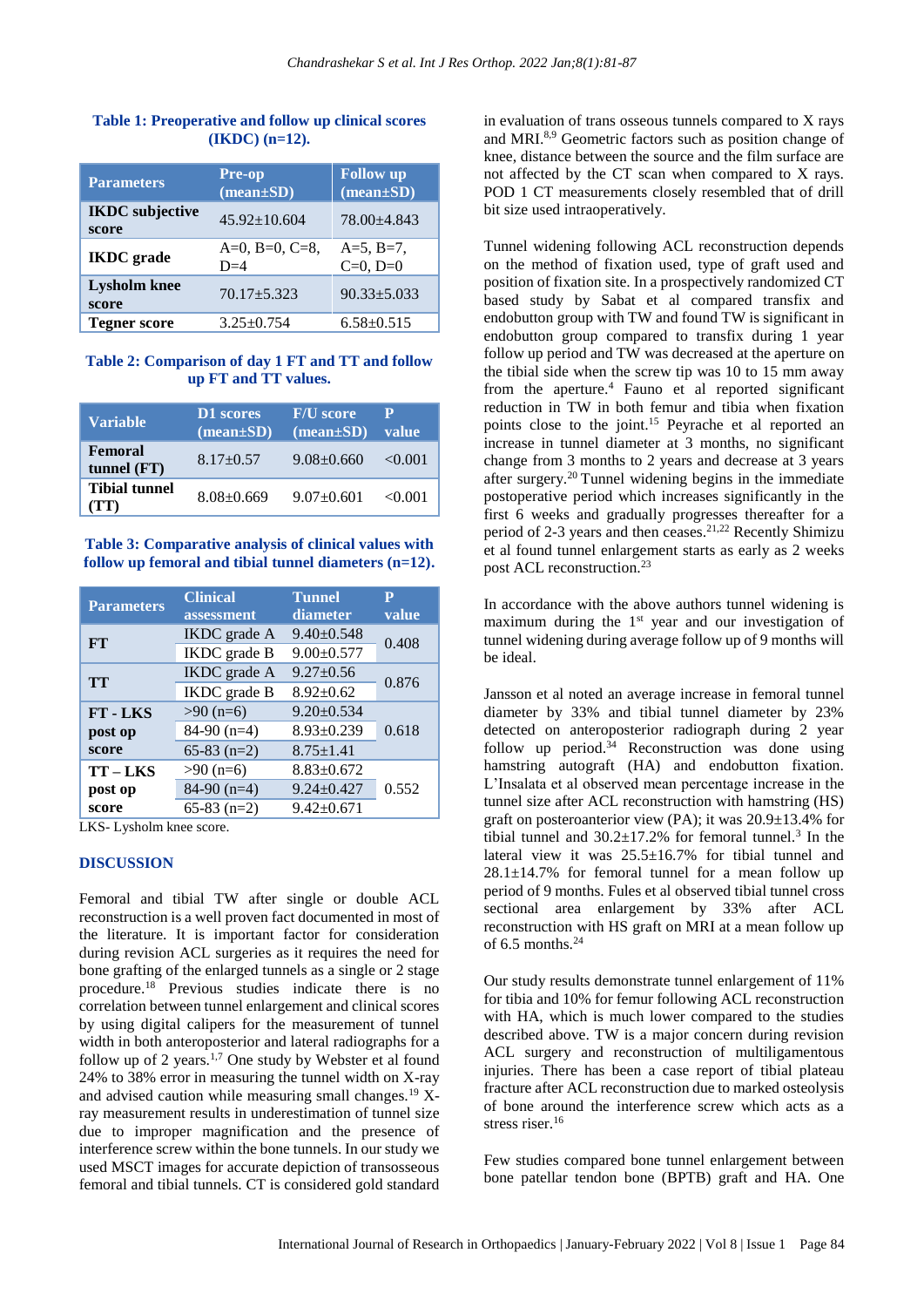study by L'Insalata et al has shown greater enlargement of bone tunnels among HS compared to BPTB; point of fixation of HA are at a greater distance from the normal anatomic footprint compared to BPTB graft which creates a large amount of force while graft cycling leading to expansion of tunnel (windshield-wiper effect).<sup>3</sup> Three studies have shown there is greater increase in the femoral tunnel in HS group compared to BPTB graft. Hersekli et al found tibial tunnel enlargement were similar in both HA and BPTB graft while femoral tunnel was significantly larger in HA.<sup>25</sup> Webster et al suggested biological healing of bone to bone compared to tendon to bone healing of HA reduces tunnel widening among BPTB graft.<sup>7</sup> However Clatworthy et al considered tunnel widening as more than 50% increase in the width of femoral and tibial tunnels.<sup>2</sup> Marked enlargement of tunnels were found in HA compared to subtle enlargement in BPTB graft probably due to marked variation in the placement of tunnels in both groups.

The aetiology of TW following ACL reconstruction is multifactorial and no one cause has been determined so far. Several potential mechanisms have been put forward by various authors. Some include biological factors such as foreign body reaction to allograft, nonspecific response to inflammatory cells, heat necrosis of bone arising from drilling, and release of cytokines such as IL-6, IL-8 and tumour necrosis factor (TNF- $\alpha$ ) at the time of graft necrosis leading to osteolysis of bone.2,7,26,27 Mechanical factors include improper tunnel placement, excessive motion of graft within the tunnel, stress deprivation of bone within tunnel and aggressive rehabilitation.28,29 2 types of motion of graft occurs within the tunnel: longitudinal motion of graft within the tunnel (bungee cord effect) and transverse motion of graft within the tunnel (windshield wiper effect).<sup>30</sup>

In our study we used extracortical fixation (endobutton) for femur and aperture fixation (bio interference screw) or endobutton for tibia. The fixation devices are strong, stiff and with higher load to failure, anatomical fixation of graft close to the joint line could contribute to lesser incidence of tunnel enlargement.

Silva et al conducted MRI evaluation of femoral tunnel at 3 months follow up following ACL reconstruction with HA and concluded biological factors contributed more to tunnel widening than mechanical factors.<sup>6</sup> Some authors investigated relationship between tunnel widening and rehabilitation, in a review article by Bhullar et al, it took an average of around 9.5 months to diagnose tunnel osteolysis following ACL reconstruction on CT scan, double bundle HA demonstrated lower tibial and femoral TW than the single bundle HA and extension locked bracing following ACL reconstruction had the lowest TW of all the bracing protocols.<sup>31</sup>

Murty et al suggested 2 weeks of immobilisation resulted in increased TW.<sup>5</sup> Non aggressive rehabilitation not only improves the functional recovery but also better healing of the graft.<sup>29</sup> Increase in the osteolytic cytokines in the synovial fluid which percolates through the gap between the graft and the bone resulting in widening of the tunnel. $2,27$ 

Our study followed less aggressive rehabilitation protocol, more secure fixation of the graft with endobutton and bio interference screw and more anatomic fixation using anteromedial portal technique close to the joint line which might have resulted in decrease in TW during a follow up period of 9 months (range 7-12).

We compared tibial and femoral TW with the IKDC grade and lysholm knee scores and found no statistically significant difference between them as per other studies.1,2,21,32,33

Several limitations are present in our current study, short follow up and sample size. Larger sample size with randomization and multicentric studies are needed. Further studies with longer follow up are needed to establish the role of different fixation techniques, graft used for reconstruction and rehabilitation on the magnitude of TW in both femur and tibia. The exact etiopathogenesis of TW is still a mystery and multiple factors are to be considered in this regard.

## **CONCLUSION**

In our prospective observational, clinical and CT based study; the rate of tunnel widening appears to be lower compared to previous studies. There is no statistically significant difference in clinical scores with tunnel widening. We conclude use of extracortical fixation of femoral tunnel with stronger fixation of the tibial tunnel, tunnel orientation and anatomic fixation close to the joint line along with less aggressive rehabilitation protocol with use of extension knee brace may result in minimization of TW with quadrupled HA.

*Funding: No funding sources Conflict of interest: None declared Ethical approval: Not required*

#### **REFERENCES**

- 1. Buelow J-U, Siebold R, Ellermann A. A prospective evaluation of tunnel enlargement in anterior cruciate ligament reconstruction with hamstrings: extracortical versus anatomical fixation. Knee Surg Sports Traumatol Arthrosc Off J ESSKA. 2002;10(2):80-5.
- 2. Clatworthy MG, Annear P, Bulow JU, Bartlett RJ. Tunnel widening in anterior cruciate ligament reconstruction: a prospective evaluation of hamstring and patella tendon grafts. Knee Surg Sports Traumatol Arthrosc Off J ESSKA. 1999;7(3):138-45.
- 3. L'Insalata JC, Klatt B, Fu FH, Harner CD. Tunnel expansion following anterior cruciate ligament reconstruction: a comparison of hamstring and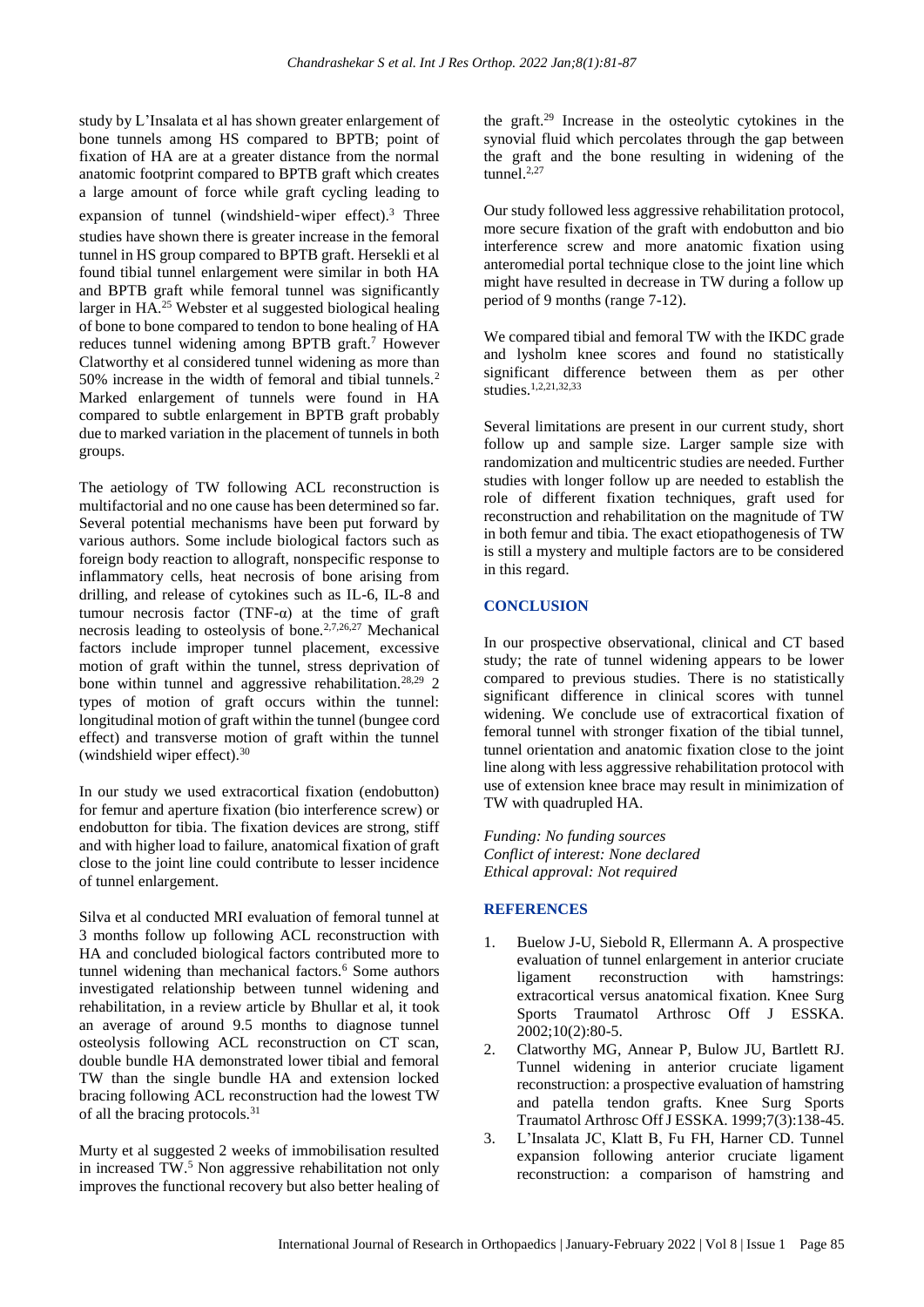patellar tendon autografts. Knee Surg Sports Traumatol Arthrosc Off J ESSKA. 1997;5(4):234-8.

- 4. Sabat D, Kundu K, Arora S, Kumar V. Tunnel widening after anterior cruciate ligament reconstruction: a prospective randomized computed tomography--based study comparing 2 different femoral fixation methods for hamstring graft. Arthrosc J Arthrosc Relat Surg Off Publ Arthrosc Assoc N Am Int Arthrosc Assoc. 2011;27(6):776-83.
- 5. Murty AN, el Zebdeh MY, Ireland J. Tibial tunnel enlargement following anterior cruciate reconstruction: does post-operative immobilisation make a difference? The Knee. 2001;8(1):39-43.
- 6. Silva A, Sampaio R, Pinto E. Femoral tunnel enlargement after anatomic ACL reconstruction: a biological problem? Knee Surg Sports Traumatol Arthrosc Off J ESSKA. 2010;18(9):1189-94.
- 7. Webster KE, Feller JA, Hameister KA. Bone tunnel enlargement following anterior cruciate ligament reconstruction: a randomised comparison of hamstring and patellar tendon grafts with 2-year follow-up. Knee Surg Sports Traumatol Arthrosc Off J ESSKA. 2001;9(2):86-91.
- 8. Marchant MH, Willimon SC, Vinson E, Pietrobon R, Garrett WE, Higgins LD. Comparison of plain radiography, computed tomography, and magnetic resonance imaging in the evaluation of bone tunnel widening after anterior cruciate ligament reconstruction. Knee Surg Sports Traumatol Arthrosc Off J ESSKA. 2010;18(8):1059-64.
- 9. de Beus A, Koch JE, Hirschmann A, Hirschmann MT. How to evaluate bone tunnel widening after ACL reconstruction - a critical review. Muscles Ligaments Tendons J. 2017;7(2):230-9.
- 10. Stolarz M, Ficek K, Binkowski M, Wróbel Z. Bone tunnel enlargement following hamstring anterior cruciate ligament reconstruction: a comprehensive review. Phys Sportsmed. 2017;45(1):31-40.
- 11. Taketomi S, Inui H, Sanada T, Yamagami R, Tanaka S, Nakagawa T. Eccentric Femoral Tunnel Widening in Anatomic Anterior Cruciate Ligament Reconstruction. Arthrosc J Arthrosc Relat Surg. 2014;30(6):701-9.
- 12. Iorio R, Vadalà A, Argento G, Di Sanzo V, Ferretti A. Bone tunnel enlargement after ACL reconstruction using autologous hamstring tendons: a CT study. Int Orthop. 2007;31(1):49-55.
- 13. Sauer S, Lind M. Bone Tunnel Enlargement after ACL Reconstruction with Hamstring Autograft Is Dependent on Original Bone Tunnel Diameter. Surg J N Y N. 2017;3(2):96-100.
- 14. Samitier G, Marcano AI, Alentorn-Geli E, Cugat R, Farmer KW, Moser MW. Failure of Anterior Cruciate Ligament Reconstruction. Arch Bone Jt Surg. 2015;3(4):220-40.
- 15. Fauno P, Kaalund S. Tunnel widening after hamstring anterior cruciate ligament reconstruction is influenced by the type of graft fixation used: a prospective randomized study. Arthrosc J Arthrosc

Relat Surg Off Publ Arthrosc Assoc N Am Int Arthrosc Assoc. 2005;21(11):1337-41.

- 16. Thaunat M, Nourissat G, Gaudin P, Beaufils P. Tibial plateau fracture after anterior cruciate ligament reconstruction: Role of the interference screw resorption in the stress riser effect. The Knee. 2006;13(3):241-3.
- 17. Weber AE, Delos D, Oltean HN, Vadasdi K, Cavanaugh J, Potter HG, et al. Tibial and Femoral Tunnel Changes After ACL Reconstruction: A Prospective 2-Year Longitudinal MRI Study. Am J Sports Med. 2015;43(5):1147-56.
- 18. Weiler A, Richter M, Schmidmaier G, Kandziora F, Südkamp NP. The EndoPearl device increases fixation strength and eliminates construct slippage of hamstring tendon grafts with interference screw fixation. Arthrosc J Arthrosc Relat Surg Off Publ Arthrosc Assoc N Am Int Arthrosc Assoc. 2001;17(4):353-9.
- 19. Webster KE, Chiu JJ, Feller JA. Impact of measurement error in the analysis of bone tunnel enlargement after anterior cruciate ligament reconstruction. Am J Sports Med. 2005;33(11):1680-7.
- 20. Peyrache MD, Djian P, Christel P, Witvoet J. Tibial tunnel enlargement after anterior cruciate ligament reconstruction by autogenous bone-patellar tendonbone graft. Knee Surg Sports Traumatol Arthrosc Off J ESSKA. 1996;4(1):2-8.
- 21. Fink C, Zapp M, Benedetto KP, Hackl W, Hoser C, Rieger M. Tibial tunnel enlargement following anterior cruciate ligament reconstruction with patellar tendon autograft. Arthrosc J Arthrosc Relat Surg Off Publ Arthrosc Assoc N Am Int Arthrosc Assoc. 2001;17(2):138-43.
- 22. Harris NL, Indelicato PA, Bloomberg MS, Meister K, Wheeler DL. Radiographic and Histologic Analysis of the Tibial Tunnel after Allograft Anterior Cruciate Ligament Reconstruction in Goats. Am J Sports Med. 2002;30(3):368-73.
- 23. Shimizu R, Adachi N, Ishifuro M, Nakamae A, Ishikawa M, Deie M, et al. Bone tunnel change develops within two weeks of double-bundle anterior cruciate ligament reconstruction using hamstring autograft: A comparison of different postoperative immobilization periods using computed tomography. The Knee. 2017;24.
- 24. Fules PJ, Madhav RT, Goddard RK, Newman-Sanders A, Mowbray MAS. Evaluation of tibial bone tunnel enlargement using MRI scan cross-sectional area measurement after autologous hamstring tendon ACL replacement. The Knee. 2003;10(1):87-91.
- 25. Hersekli MA, Akpinar S, Ozalay M, Ozkoc G, Cesur N, Uysal M, et al. Tunnel enlargement after arthroscopic anterior cruciate ligament reconstruction: comparison of bone-patellar tendonbone and hamstring autografts. Adv Ther. 2004;21(2):123-31.